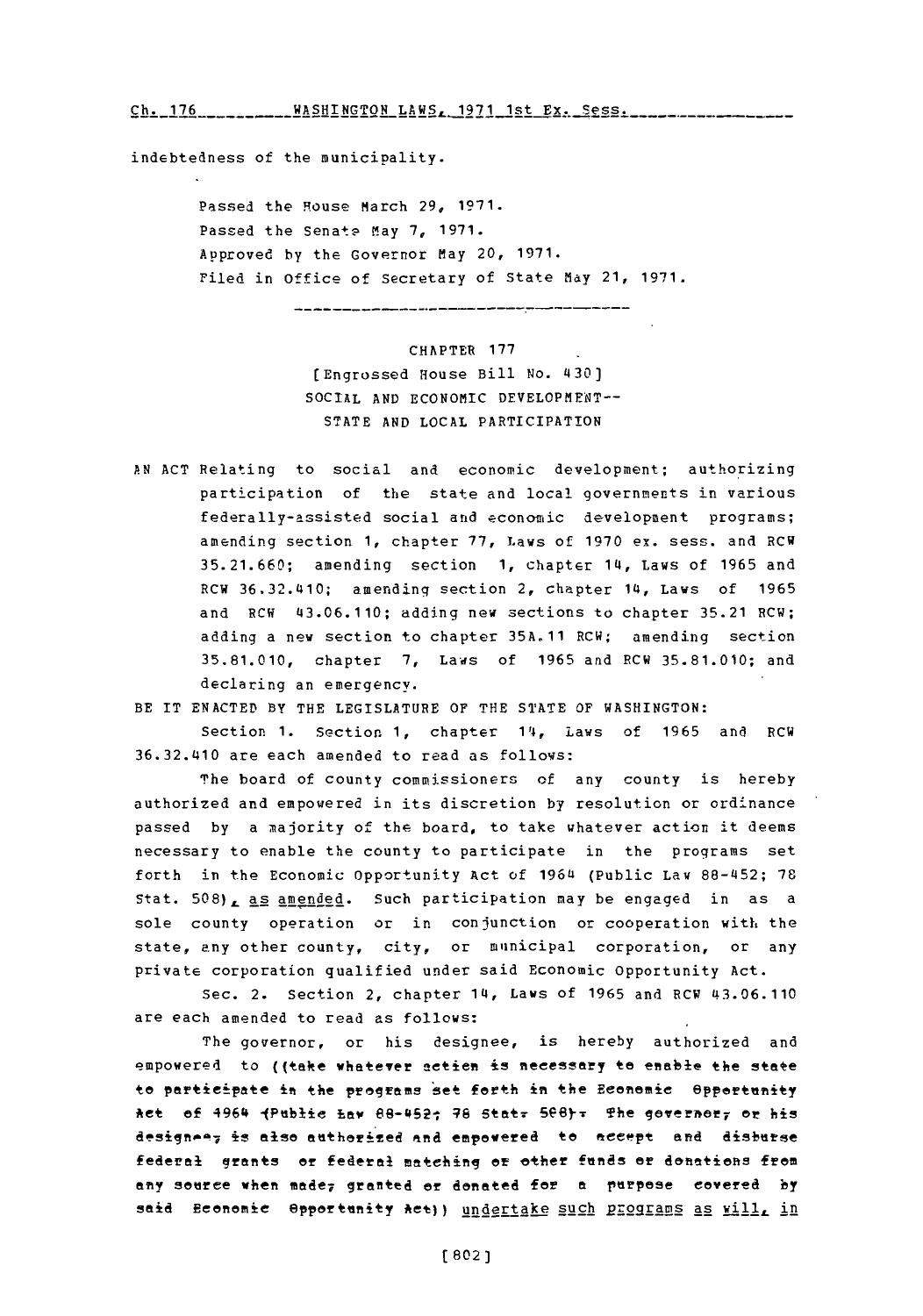## WASHN~TN LWS.19, 1s **F~ ssCh 1\*77 WASHTNGTON** LAWS **1971** lqt **Ry** Rp q Ch. 177

the **judgment** of the governors or his designee, enable families and individuals of all ages, in rural and urban areas, in need of the skills. knowledge, motivations, and opportunities to become economically self-sufficient to obtain and secure such skills, 5owled2f motivationsL and a gortunities. Such ERgg rams **may** be engaged in as solely state operations, or in conjunction or cooperation with any appropriate agency of the federal government, any branch or a2engcy **of** the government **of** this **state any city** or town, county, municipal corporation, metropolitan municipal cerporation or other political subdivision of the state, or any private corpration. Where compliance with the **provisions of federal** law or rules or regulations pronulgated thereunder is a necessary condition to the receipt of federal funds by the state, the qovernor or his designee, is hereby authorized to comply with such laws, rules or requiations to the extent necessary for the state to cooperate most fully with the federal government in furtherance of the programs herein authorized.

**NUE SECTION.** Sec. **3.** There is added to chapter **35.21** RCW a new section to read as follows:

The legislative body of any city or town, is hereby authorized and empowered in its discretion **by** resolution or ordinance passed **by** a majority of the legislative body, to take whatever action it deems necessary to enable the city or town to participate in the programs set forth in the Economic Opportunity Act of 1964 (Public Law 88-452; **<sup>78</sup>**Stat. **508),** as amended. Such participation may be engaged in as a sole city or town operation or in conjunction or cooperation with the state, any other city or town, county, or municipal corporation, or any private corporation qualified under said Economic Opportunity Act.

**NEW** SECTION. Sec. 4. There is added to chapter **35A.11** RCW a new section to read as follows:

The legislative body of any city or town is hereby authorized and empowered in its discretion by resolution or ordinance passed **by** a majority of the legislative body, to take whatever action it deems necessary to enable the city or town to participate in the programs set forth in the Economic Opportunity Act of 1964 (Public Law 98-452; **78** Stat. **508),** as amended. Such participation may be engaged in as a sole city or town operation or in conjunction or cooperation with the state, any other city or town, county, or municipal corporation, or any private corporation qualified under said Economic Opportunity Act.

Sec. **5.** Section **1,** chapter **77,** Laws of **1970** ex. sess. and RCW **35.21.660** are each amended to read as follows:

Notwithstanding any other provision of law, all cities shall have the power and authority to enter into aqreements with the United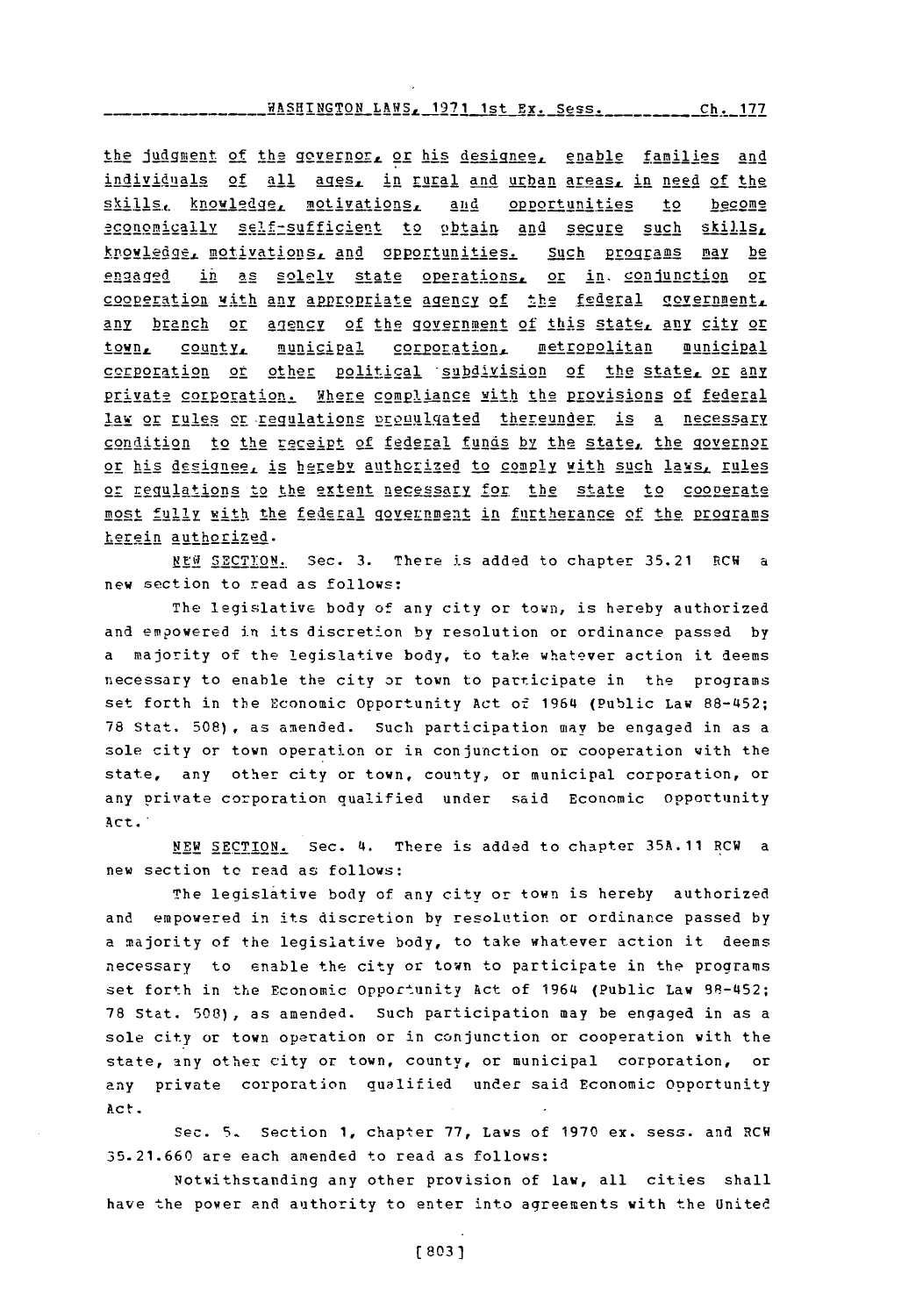WASHINGTON LAWS, **1971** 1st Ex. Se§-S. Ch **<sup>177</sup>**

States or any department or agency thereof, to carry out the purposes **of** the Demonstration Cities and Metropolitan Development Act of **1966** (PL **89-75t4; 80** Stat. **1255),** and to plan, organize and administer programs provided for in such contracts. This power and authority shall include, but not be limited to, the power and authority to create public corporations, commissions and authorities to perform duties arising under and administer programs provided for in such contracts and to limit the liability of said public corporations, commissions, and authorities, in order to prevent recourse to such cities, their assets, or their credit.

Sec. **6.** Section **35.81.C1O,** chapter 7,.Laws of **1965** and PCW **35.81.010** are each amended to read as follows:

The following terms wherever used or referred to in this chapter, shall have the following meanings, unless a different meaning is clearly indicated **by** the context:

**(1)** "Agency" or "urban renewal agency" shall mean a public agency created **by** RCW **35.81.16C.**

(2) "Blighted area"' shall mean an area which, **by** reason of the substantial physical dilapidation, deterioration, defective construction, material, and arrangement and/or age or obsolesence of buildings or improvements, whether residential or nonresidential, inadequate provision for ventilation, light, proper sanitary facilities, or open spaces as determined **by** competent appraisers on the basis of an examination of the building standards of the municipality; inappropriate or mixed uses of land or buildings; high density of population and overcrowding; defective or inadequate street layout; faulty lot layout in relation to size, adequacy, accessibility or usefulness; excessive land coverage; insanitary or unsafe conditions; deterioration of site; diversity of ownership; tax or special assessment delinquency exceeding the fair value of the land; defective or unusual conditions of title; improper subdivision or obsolete platting; or the existence of conditions which endanger life or property **by** fire or other causes, or any combination of such factors, is conducive to ill health, transmission of disease, infant mortality, juvenile delinquency and crime; substantially impairs or arrests the sound growth of the city or its environs, retards the provision of housing accommodations or constitutes an economic or social liability, and/or is detrimental, or constitutes a menace, to the public health, safety, welfare, and morals in its present condition and use.

**(3)** "Bonds" shall mean any bonds, notes, or debentures: (including refunding obligations) herein authorized to be issued.

**(14) "Clerk" shall mean the clerk or other official of the** municipality who is the custodian of the official records of such municipality.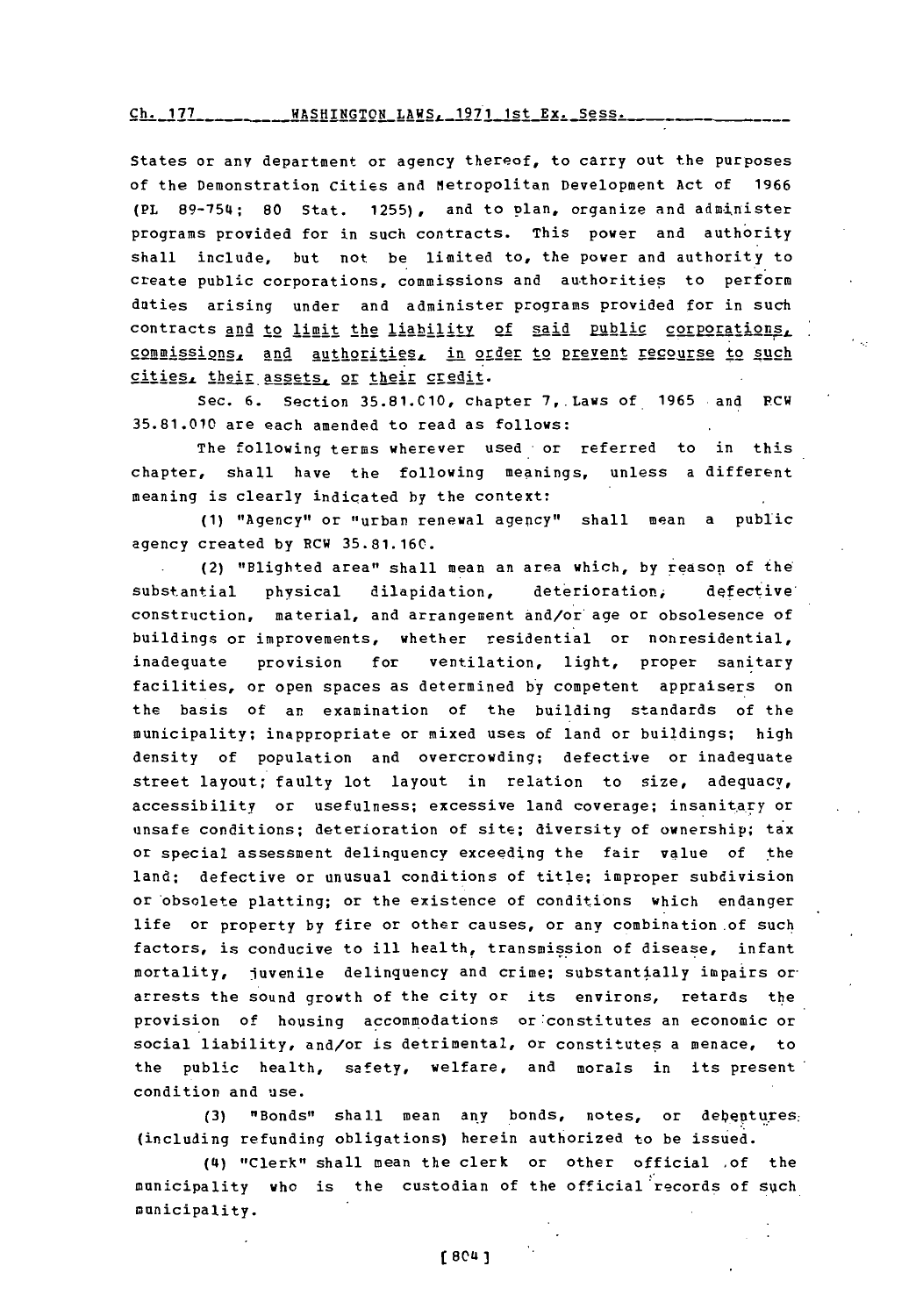**FASHINGTON\_LAWS. 1971 1st\_Ex. Sess. \_\_\_\_\_\_ ch. 177** 

**(5)** "Federal government" shall include the United states of America or any agency or instrumentality, corporate or otherwise, of the United States **of** America.

**(6)** "Local governing body" shall mean the council or other legislative body charged with governing the municipality.

(7) "Mayor" shall mean the chief executive of a city  $($  (or))<sub> $\iota$ </sub> town,\_ or class **AA** county.

**(8)** "Municipality" shall mean any incorporated city **((er))L** town<sub>e</sub> or class AA county in the state.

(9) "Obligee" shall include any bondholder, agent or trustees for any bondholders, or lessor demising to the municipality property used in connection with an urban renewal project, or any assignee or assignees of such lessor's interest or any part thereof, and the federal government when it is a party to any contract with the municipality.

**(10)** "Person" shall mean any individual, firm, partnership, corporation, company, association, joint stock association, or school district; and shall include any trustee, receiver, assignee, or other person acting in a similar representative capacity.

**(11)** "Public body"! shall mean the state or any municipality, township, board, commission, district, or any other subdivision or public body of the state.

(12) "Public officer" shall mean any officer who is in charge of any department or branch of the government of the municipality relating to health, fire, building regulations, or to other activities concerning dwellings in the municipality.

**(13)** "Real property" shall include all lands, including improvements and fixtures thereon, and property of any nature appurtenant thereto, or used in connection therewith, and every estate, interest, right and use, legal or equitable, therein, including terms for years and liens **by** way of judgment, mortgage or otherwise.

(14) "Redevelopment" may include (a) acquisition of a blighted area or portion thereof; **(b)** demolition and removal of buildings and improvements; (c) installation, construction or reconstruction of streets, utilities, parks, playgrounds, and other improvements necessary for carrying out in the area the urban renewal provisions of this chapter in accordance with the urban renewal plan, and **(d)** making the land available for development or redevelopment **by** private enterprise or public agencies (including sale, initial leasing, or retention **by** the municipality itself) at its fair value for uses in accordance with the urban renewal plan.

**(15)** "Rehabilitation" may include the restoration and renewal of a blighted area or portion thereof, in accordance with an urban renewal plan, **by** (a) carrying out plans for a program of voluntary or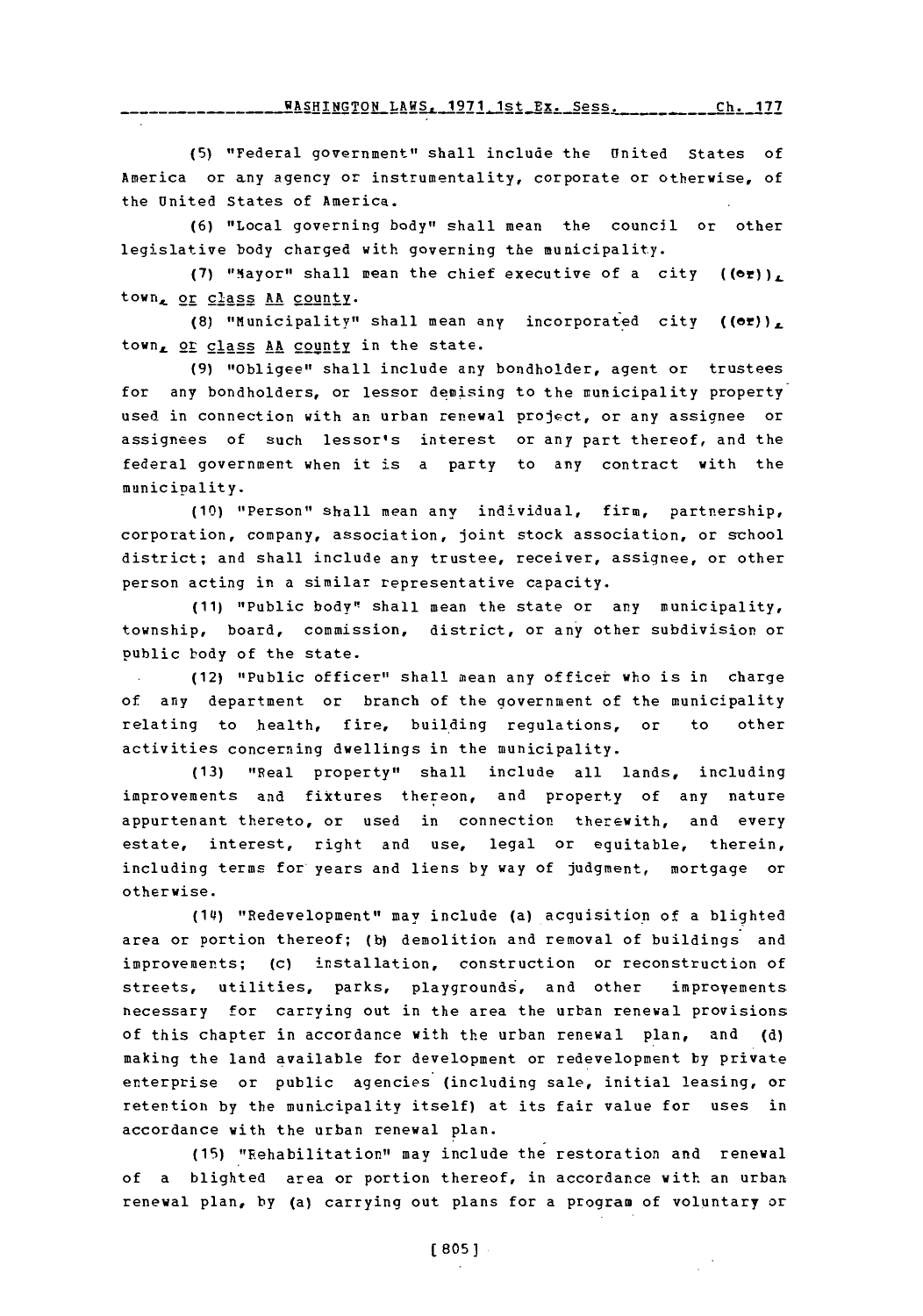## $Ch. 177$  \_\_\_\_\_\_\_\_\_\_ WASHINGTON LAWS . 1971 ist **Ex. Sess.**

compulsory repair and rehabilitation **of** buildings or other improvements; (b) acquisition of real property and demolition or removal of buildings and improvements thereon where necessary to eliminate unhealthful, insanitary or unsafe conditions, lessen density, reduce traffic hazards, eliminate obsolete or other uses detrimental to the public welfare, or otherwise to remove or prevent the spread of blight or deterioration, or to provide land for needed public facilities; (c) installation, construction or reconstruction of streets, utilities, parks, playgrounds, and other improvements necessary for carrying out in the area the urban renewal provisions of this chapter; and **(d)** the disposition of any property acquired in such urban renewal area (including sale, initial leasing, or retention **by** the municipality itself) at its fair value for uses in accordance with such urban renewal plan.

**(16)** "Urban renewal area" means a blighted area which the local governing body designates as appropriate for an urban renewal project or projects.

**(17)** "Urban renewal plan" means a plan, as it exists fron time to time, for an urban renewal project, which plan (a) shall conform to the comprehensive plan or parts thereof for the municipality as a whole; and **(b)** shall he sufficiently complete to indicate such land acquisition, demolition, and removal of structures, redevelopment, improvements, and rehabilitation as may be propose4 to be carried out in the urban renewal area, zoning and planning changes, if any, land uses, maximum densities, building requirements, and the plan's relationship to definite local objectives respecting appropriate land uses, improved traffic, public transportation, public utilities, recreational and community facilities, and other public improvements.

**(18)** "Urban renewal project" may include undertakings or activities of a municipality in an urban renewal area for the elimination and for the prevention of the development or spread of blight, and may involve redevelopment in an urban renewal area, or rehabilitation in an urban renewal area, or any combination or part thereof in accordance with an urban renewal plan.

**NEW** SECTION. Sec. **7.** There is added to chapter **35.21** RCW a new section to read as follows:

Any public corporation, commission or authority created as provided in section **5** hereof, may be empowered to own and sell real and personal property; to contract with individuals, associations and corporations, and the state and the United States; to sue and be sued; to loan and borrow funds; to do anything **a** natural person may do; and to perform all manner and type of community services and activities in furtherance of an aareement **by** a city or **by** the public corporation, commission or authority with the United States to carry out the purposes of the Demonstration Cities and Metropolitan